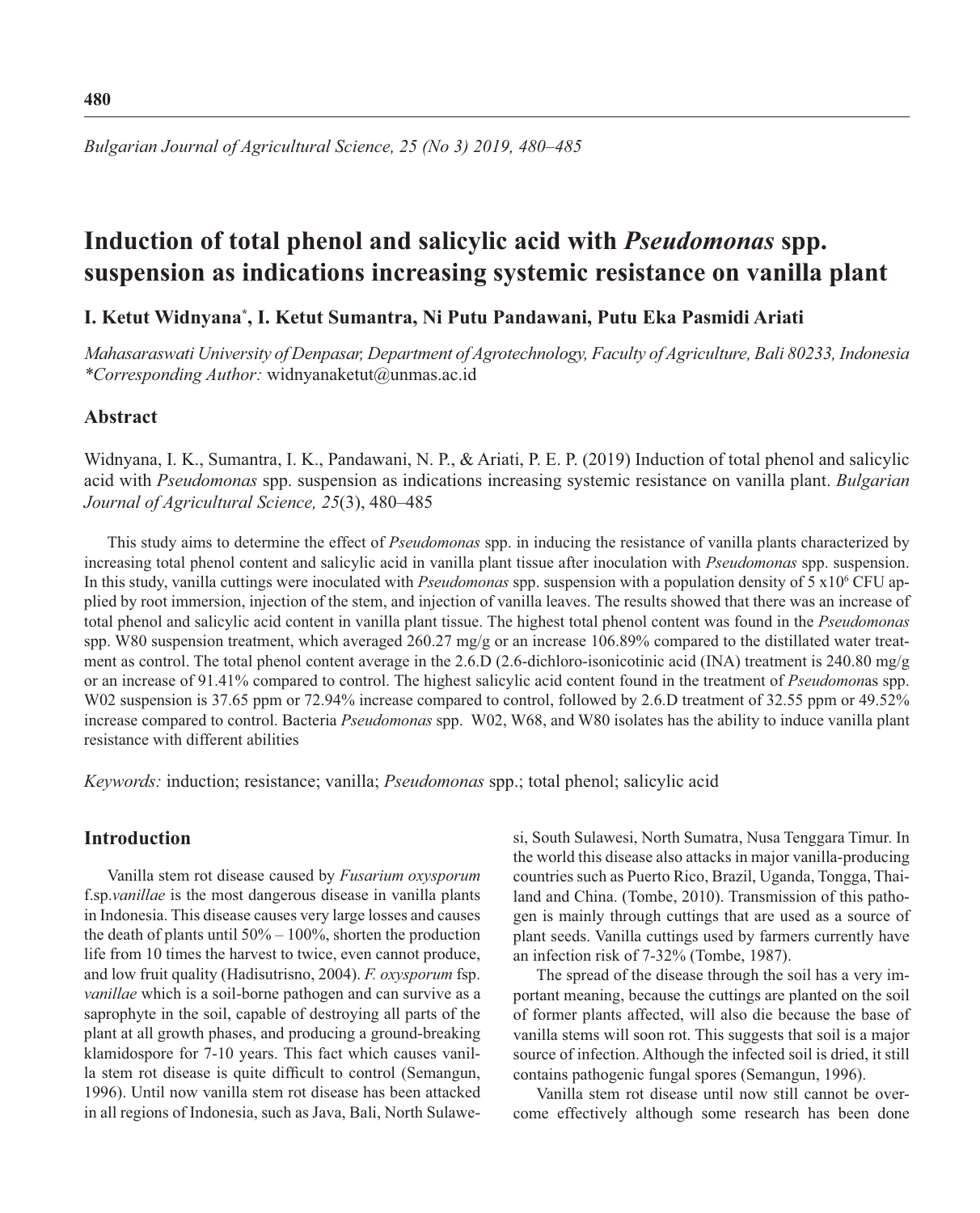(Nurcahyani et al., 2012). Biological control of stem rot disease has not been done. In general, there are several biological activities of microbial antagonists in suppressing pathogens by colonization of rhizosphere, antibiotics, enzymatics (hydrolysis), nutritional competition, volatile compounds, siderophores and by inducing systemic plant resistance (Chet, 1993).

Fluorescent *Pseudomonas* spp. has been studied for their plant growth-promoting effects through effective suppression of soilborne plant diseases. The modes of action play siderophore-mediated competition for iron, antibiosis, production of lytic enzymes, and induced systemic resistance (ISR) (Peter et al., 2007). Previous research results show that *Pseudomonas* spp. can improve yield and protect the wheat plants from *Phytium* spp. through the treatment of seed (Weller & Cook, 1986); protecting peanut crops from stem rot and root pathogens *Sclerotium rolfsii* (Ganesan & Gnanamanickam, 1986) and peas from pathogen *F. oxysporum* f.sp. *fisi* & *Phytium ultimun* (Benhamou et al., 1996); can induce the resistance of cucumber plants against *Colletotrichum orbiculare* through seedlings root treatment (Wei et al., 1991). *P. alcaligenes* KtS1, TrN2, and TmA1 have been shown to suppress Fusarium wilt disease in tomatoes (Widnyana et al., 2013). Widnyana and Javandira (2015) state that tomato seed treatment by *Bacillus sp*. for 10 to 30 min can spur the germination of tomato seeds. Similar research that soaks seed treatment with *P. alcaligenes* for swamp cabbage encourages 25% faster germination, increased yield by 24.4% (Widnyana et al., 2017). Rhizobacteria *Pseudomonas* spp. has a positive effect by occupying the plant root tissue surface and providing compounds that are beneficial to plants. Some of these bacteria enter the tissue as endophytes without causing damage or morphological changes in plants (Rosenblueth & Martinez-Romero, 2006).

In this study the cuttings of vanilla were given *Pseudomonas* spp. suspension through roots immersion, stems injection, and leaf injection in the hope that immune effects will occur in the induction of systemic resistance of vanilla plants to stem rot disease so as to get an effective, efficient and environmentally friendly disease control strategy.

# **Materials and Methods**

# **Tools and materials**

The tool used in this study i.e. petridish, test tube, erlenmeyer, autoclav, plastic bag, laminar air flow, centrifuge, millipore filter  $0.45 \mu$ m MILLEX®-HA, and encase. The materials used are 70% alcohol, spirits, aluminum foil, King's B selective media, PDA (Potato Dextrosa Agar), Natrium Broth, 2.6-Dichloro-nicotinicacid , sterile planting media, vanilla plant cuttings, and aquadest.

#### **Research methods**

This research is an experimental research conducted in the lab and in the greenhouse by using a completely randomized design with a factorial pattern. The first factor is five inducing materials: *Pseudomonas* spp. W02 suspension, *Pseudomonas* spp.W68 suspension, *Pseudomonas* spp.W80 suspension, 2.6.D (2.6-Dichloronicotinic acid), distilled water (control). The second factor is the induction method that is: root immersion, injection on the stem, and injection on the leaves of vanilla. Each treatment was repeated three times so that there were 45 treatment units.

#### **Planting short cuttings of vanilla**

This treatment was started by planting 20 cm vanilla cuttings on a plastic pot containing 1000 g of sterile planting medium with soil and compost composition (2:1 ratio). The growing medium sterilized using autoclave for 2 x 2 hours to minimize contaminants (Widodo et al., 1993). Watering with distilled water is done every afternoon with 100 ml volume. Shoots and vanilla roots begin to grow after 6 weeks, and at 8 weeks of cuttings are ready for induction treatment.

#### **Preparation of bacterial suspension** *Pseudomonas* **spp.**

Natrium Broth medium (NB) 50 ml volume placed in erlenmeyer was inoculated with bacterial culture of *Pseudomonas* spp. incubated for 48 h at room temperature. There are 3 (three) isolates of *Pseudomonas* spp. bacteria used, are isolates W02, W68 and W80. The three isolates of *Pseudomonas* spp. bacteria are non pathogenic and have antagonistic ability against *F. oxysporum* f.sp. *vanilla*e. Furthermore, *Pseudomonas* spp. suspensions were filtered with millipore filter 0.45 μm MILLEX®-HA to obtain a suspension volume as needed.

#### **Treatment of resistance induction with bacterial suspension** *Pseudomonas* **spp.**

The resistance induction treatment with *Pseudomonas* spp. bacterial suspension was performed on cuttings of vanilla stems that had grown buds and roots (age 8 weeks) by following modified procedures from Hofland et al. (1996) through root immersion, by injection of the stem and by injection of leaves with bacterial suspension volume of *Pseudomonas* spp. of 10 ml each. Population density of bacterial suspension Pseudomonas spp. is 5x106 CFU/ml where previously bacteria were grown for 48 hours on NB medium at room temperature.

## **Analysis of the content of total phenol and salicylic acid in vanilla plant tissue**

The total phenol and salicylic acid content was analyzed by HPLC (*High Performance Liquid Chromatography*) method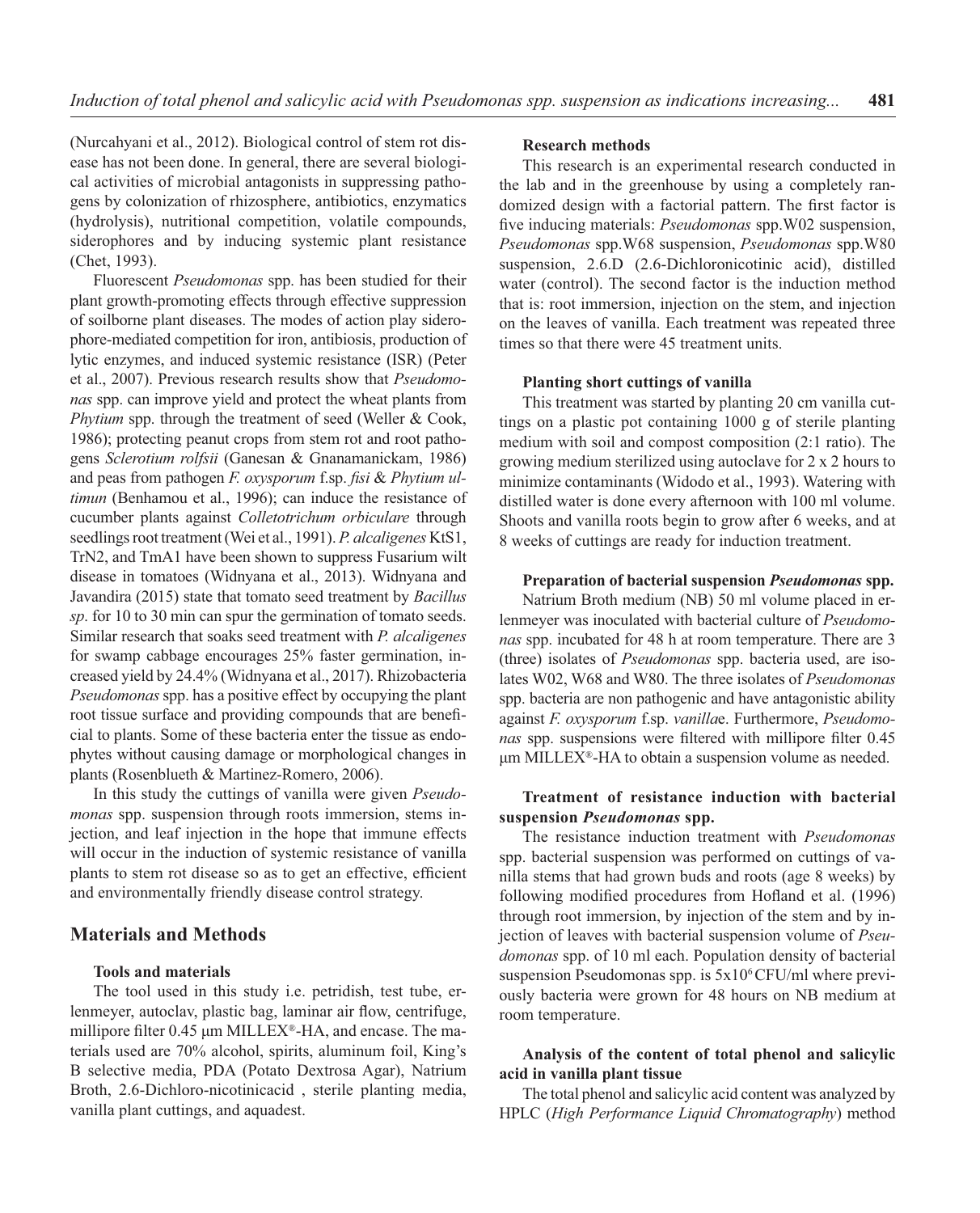by taking 100 g of plant part consisting of leaves, stems, and root of vanilla plant with the same proportion. Taking part of the vanilla plant was done 60 days after the cuttings of vanilla were induced with *Pseudomonas* spp. suspension. The result analysis to the total phenol and salicylic acid content will be compared quantitatively between control, induction treatment with *Pseudomonas* spp. suspension and induction with 2.6.D. (2.6-dichloro-isonicotinic acid (INA).

## **Results**

#### **The total phenols content in vanilla plant tissue**

The result of statistical analysis shows that there is a very real interaction (P> 0.01) between applications of *Pseudomonas* spp. suspension to the total phenol content in vanilla tissue. The total phenol content in vanilla plant tissue after being treated with *Pseudomonas* spp. suspension is presented in Table 1. The highest total phenol content found in the *Pseudomonas* spp. W80 suspension treatment were injected via stem is 277.9 mg/g or an increase of 121% compared to distilled water treatment as a control, followed by *Pseudomonas* spp. W80 injected through leaves is an average of 261.8 mg/g or an increase of 108.1% compared to distilled water treatment.

Treatment of induction with chemicals 2.6.D can increase the total phenol content of 94.8% compared with distilled water treatment. The data shown in Table 1 shows that the suspension treatment of *Pseudomonas* spp. through root immersion, stem injection, and injection of the leaves proved able to increase the total phenol content in the vanilla plant tissue. Among the three isolates of *Pseudomonas* spp. which is used in the treatment, there is one isolate that can increase the total content of phenol exceeds the induction ability of 2.6.D is *Pseudomonas* spp.W80 isolates injected through the stem or vanilla leaf. When viewed the treatment mechanism of bacterial suspension *Pseudomonas* spp., the injection of suspension through the stem causes the highest increase of total phenol which is average 212.96 mg/g, followed by leaf injection is 212.08 mg/g, and through root immersion of 193.68 mg/g.

The two-way difference test between vanillary resistance induction treatment and its application to the total content of phenol in vanilla plant tissue, showed that the highest total phenol content was found in suspension treatment of *Pseudomonas* spp. injected via stem (277.95 mg/g), via leaf injection (261.80 mg/g), and root immersion  $(241.13 \text{ mg/g})$ , and all were not significantly different from other treatments, as presented in Table 2.

#### **Effect of** *Pseudomonas* **spp. suspension treatment to content of Salicylic Acid on Vanilla Plant Tissue**

The result of salicylic acid content analysis on vanilla plant tissue after being treated with *Pseudomonas* spp.

| Material for induction | Procedure of resistance induction | Average           |                    |        |
|------------------------|-----------------------------------|-------------------|--------------------|--------|
|                        | Root immersion                    | Stem injection    | Leaf injection     |        |
| Pseudomonas spp W02    | 199.8 i                           | 209.4 h           | 199.4 i            | 202.87 |
| Pseudomonas spp W68    | $179.1 \text{ k}$                 | 206.6 i           | 218.7 g            | 201.47 |
| Pseudomonas spp W80    | $241.1$ e                         | 277.9 a           | 261.8 <sub>b</sub> | 260.27 |
| 2.6.D                  | $222.6 \text{ f}$                 | $245.1 \text{ d}$ | 254.7 c            | 240.80 |
| Distilled water        | 125.8 1                           | 125.8 1           | 125.8 1            | 125.80 |
| Average                | 193.68                            | 212.96            | 212.08             |        |

**Table 1. The total phenols content of vanilla plant tissue induced by** *Pseudomonas* **spp suspension (mg/g)**

*Note:* the numbers followed by the same letter are not significantly different in 5% Duncan Multiple Rings Test

| Table 2. The 2-way difference test results between the resistance-inducing material treatment and the application meth- |  |
|-------------------------------------------------------------------------------------------------------------------------|--|
| od to the total content of phenol in the vanilla plant tissue                                                           |  |

| Treatment      | Isolate of <i>Pseudomonas</i> spp. |             |                            |             |        |              | 2.6. D |   | Distilled |   | <b>LSD</b> |
|----------------|------------------------------------|-------------|----------------------------|-------------|--------|--------------|--------|---|-----------|---|------------|
|                |                                    | Isolate W02 | Isolate W68<br>Isolate W80 |             |        |              | water  |   | $5\%$     |   |            |
| Root immersion | 199.75                             | b           | 179.09                     | $\mathbf c$ | 241.13 | $\mathbf{c}$ | 222.60 | c | 125.80    | a | 3.89       |
|                | $\mathbf{c}$                       |             |                            |             | a      |              |        |   | e         |   |            |
| Stem injection | 209.39                             | a           | 206.62                     | b           | 277.95 | a            | 245.09 | b | 125.80    | a | 1.81       |
|                | $\mathbf{c}$                       |             |                            |             | a      |              |        |   | e         |   |            |
| Leaf injection | 199.39                             | b           | 218.71                     | a           | 261.80 | b            | 254.70 | a | 125.80    | a | 1.73       |
|                | đ                                  |             | c                          |             | a      |              |        |   | e         |   |            |
| LSD $5\%$      |                                    | 2.12        | 4.39<br>3.02               |             | 2.82   |              |        |   |           |   |            |

*Note:* the same letter behind the average number in the same column indicating the treatment of the plant-inducing material does not give a significant effect in the LSD5% test level to the total phenol content in the vanilla plant tissue; the same letter below the mean number on the same line shows no significant effect in the LSD5% test level between the treatment effects of the *Pseudomonas* spp. suspension treatment to the total phenol content of vanilla plant tissue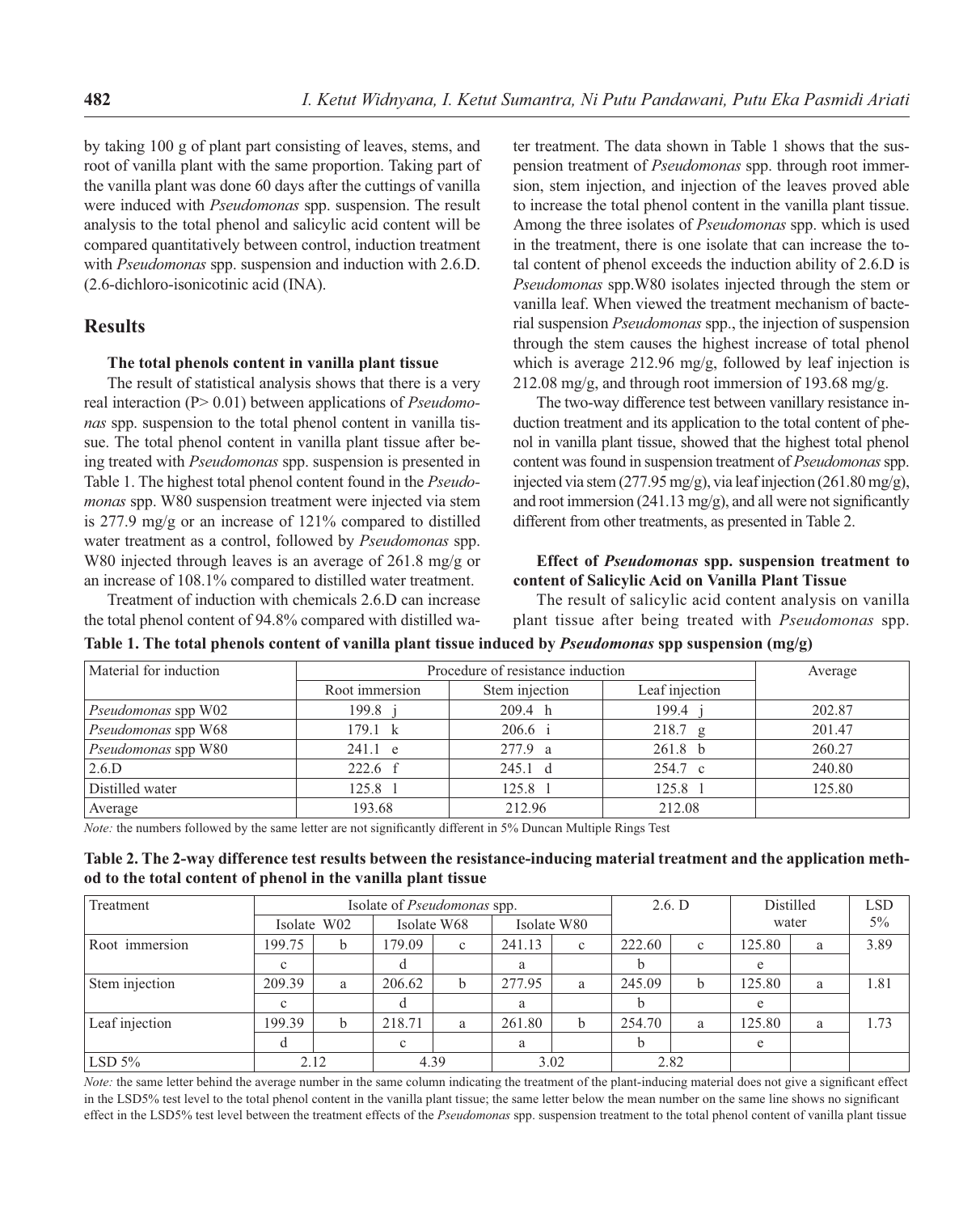| Material for induction      | Procedure of resistance induction |                                  |                   |       |  |  |  |
|-----------------------------|-----------------------------------|----------------------------------|-------------------|-------|--|--|--|
|                             | Root immersion                    | Stem injection<br>Leaf injection |                   |       |  |  |  |
| Pseudomonas spp. W02        | $39.31 \text{ c}$                 | 42.58 a                          | $31.06 \text{ f}$ | 37.65 |  |  |  |
| <i>Pseudomonas</i> spp. W68 | 25.35 h                           | 25.13<br>h h                     | 26.26 h           | 25.58 |  |  |  |
| Pseudomonas spp. W80        | $27.80$ g                         | $36.02 \text{ d}$                | 33.84 e           | 32.55 |  |  |  |
| 2.6.D                       | $40.43$ b                         | 33.46 e                          | 25.63 h           | 33.17 |  |  |  |
| Distilled water             | 21.77 i                           | 21.77 i                          | 21.77 i           | 21.77 |  |  |  |
| Average                     | 35.650                            | 33.371                           | 26.216            |       |  |  |  |

**Table 3. Salicylic acid content of vanilla plant tissue induced by** *Pseudomonas* **spp. suspension (ppm)**

*Note:* the numbers followed by the same letter are not significantly different in the 5% Duncan Multiple Rings Test

suspension with HPLC method is presented in Table 3. The highest salicylic acid content is found in the *Pseudomonas* spp.W80 suspension treatment which is 37.364 ppm or increased 71.63% compared to distillated water as control, followed by 2.6.D treatment of 32.500 ppm or increased 49.52 % compared to distilled water. Furthermore on the suspension treatment *Pseudomonas* spp.W68 of 31.990 ppm or 46.94% increase compared to distilled water, and the lowest is on the treatment of suspension *Pseudomonas* spp. W02 is 25.762 ppm or only increased 18.34% compared with distilled water treatment.

When viewed from the treatment procedure of *Pseudomonas* spp. suspension, the highest salicylic acid content is found in the immersion of root is 35.650 ppm, then followed by injection of suspense through stem that is 33.371 ppm and injection of suspense *Pseudomonas* spp. through the leaves of 26.216 ppm.

The result of 2-way difference test between the treatment of the induction material and its application to the salicylic acid content in vanilla plant tissue showed that in the root immersion treatment, the highest salicylic acid content was found in the treatment of 2.6 D (40.43 ppm) not significantly different with *Pseudomonas* spp. W02 suspense treatment  $(39.31$  ppm), but significantly different from all other treatments, as presented in Table 4. In the treatment of stem injection, the highest salicylic acid content was found in *Pseudomonas* spp. W02 treatment of 42.58 ppm and significantly different from all other treatments.

#### **Discussion**

Phenolates are categorized into simple phenols (orsinol, 4-methylresorinol, 2-Methyl resossinol, resorcinol, catechol, hydroquinone, pyrogalol and floroglusinol) and phenolic acids (galat, protokatekuat, gentisat, p-hydroxybenzoate, siringat, vanilate and salicylate). Lignin is a phenol polymer present in plant cell walls, along with cellulose causing stiffness and robustness of the plant stems. There is a close relationship between lignin and the presence of phenolic acid in the same leaves of the tree.

Research conducted by Benhamou et al. (1996), which induces resistance of tomato plants with citosan. When applied by spraying and dyeing the root it is proven to

**Table 4. The 2-way difference test results between the resistance-inducing material treatment and the application method to the salicylic acid content in the plant tissue vanilla**

| Treatment      | Isolate of <i>Pseudomonas</i> spp |              |                            |   |       |      | 1.6 <sub>D</sub> |      | Distilled water |      | <b>LSD</b> |
|----------------|-----------------------------------|--------------|----------------------------|---|-------|------|------------------|------|-----------------|------|------------|
|                |                                   | Isolate W02  | Isolate W68<br>Isolate W80 |   |       |      |                  |      | $5\%$           |      |            |
| Root immersion | 39.31                             | b            | 25.35                      | a | 27.80 | b    | 40.43            | a    | 21.77           | a    | 2.41       |
|                | a                                 |              | c                          |   | b     |      | a                |      |                 |      |            |
| Stem injection | 42.58                             | a            | 25.13                      | a | 36.02 | a    | 33.46            | b    | 21.77           | a    | 2.11       |
|                | a                                 |              |                            |   | b     |      | $\mathbf{c}$     |      | e               |      |            |
| Leaf injection | 31.06                             | $\mathbf{c}$ | 26.26                      | a | 33.84 | ab   | 29.00            | c    | 21.77           | a    | 2.03       |
|                |                                   |              | c                          |   | a     |      | $\mathbf c$      |      |                 |      |            |
| $\vert$ LSD 5% | 1.83                              |              | 1.46                       |   |       | 8.05 |                  | 2.54 |                 | 0.40 |            |

*Note:* the same letter behind the average number in the same column indicating the treatment of the plant-inducing material does not give a significant effect in the LSD 5% test level to the salicylic acid content in the vanilla plant tissue; the same letter below the mean number on the same line shows no significant effect in the LSD 5% test level between the treatment effects of the *Pseudomonas* spp. suspension treatment to the salicylic acid content of vanilla plant tissue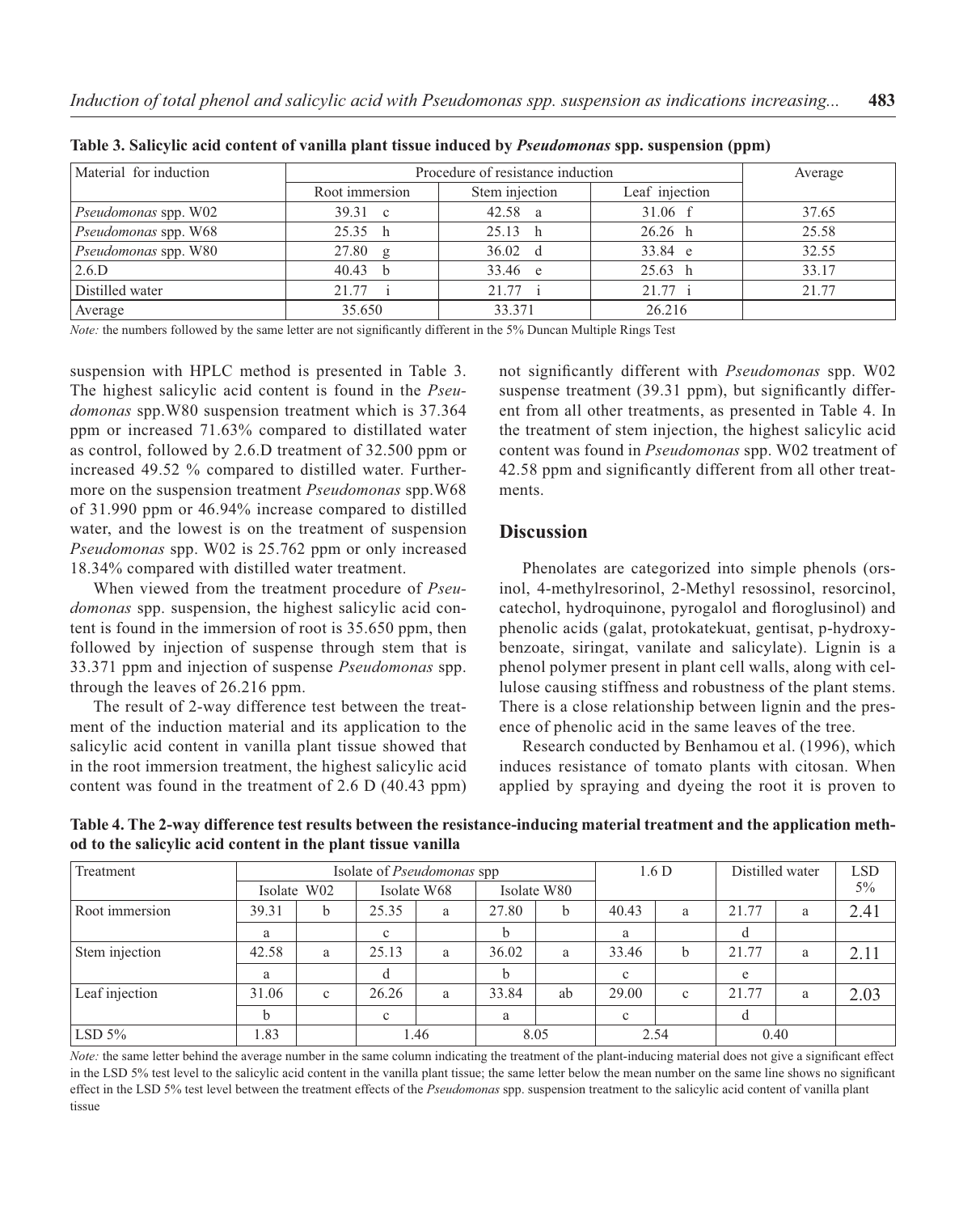trigger the resistance of tomatoes to F*.oxysporum* f.sp. *radicis-lycopersici*. The growth and development of pathogens become inhibited due to the rapid accumulation of new macromolecules such as β-1.3 glucans, phenol compounds and lignin. There is a correlation between the levels of plant resistance with phenol content in the plant tissue.

Salicylic acid is a compound penolik that naturally occurs in plants, a major component in plant resistance locally or systemically. Colonization of tobacco plant roots with *P. fluorescens* strains CHAO, and leaf inoculation with Tobaco Mozaic Virus TNV causes an increase in salicylic acid content in leaves (Maurhofer et al., 1994). Salicylic acid is transported to the leaves from the point of inoculation to induce systemic resistance.

The bacteria with the filtrate it produces when it enters the plant tissue will get a response from the plant tissue in the form of a hypersensitive reaction, which is a sudden reaction in response to an infection. Hypersensitive reactions lead to increased respiration of plant tissues (Agrios, 2005). In normal conditions the respiratory process follows the path of glycolysis and the Krebs cycle and oxygen uptake is performed by the enzyme cytochromoxidase. The stimulating effect of induction by bacteria cause cytochromoxidase activity increases so that oxygen uptake increased in the initial respiration. In further respiration due to higher respiratory rate of oxygen uptake by relying on cytochromoxidase to be insufficient, consequently the secondary metabolic activity of the tissue is increased and oxygen uptake is assisted by polyphenoloxidase and its respiratory trajectory leads more to the pentose cross. This leads to more form phenol compounds, such as phytoalexin which is toxic to the pathogen. With the increased activity of polyphenol oxidase, some of the phenol compounds are oxidized into quinone compounds that are much more toxic than phenol, so plants become resistant to pathogens. This is consistent with the statement of Peer et al. (1991) which states that the *Pseudomonas sp.* strain Wcs 417 r inoculated in carnation plants will cause the plant resistant to disease wilt *F.oxysporum* f.sp *dianti* because the content of phenol compounds in the plant increases. In addition to the stimulation to form phytoalexin or phenol compounds, bacterial suspension inoculation may also release the phenol compound bound in carbohydrates of the plant tissue, so that the previously inactivated phenol compounds will become active. For example the *Venturia inaequalis* fungus when applied to the apple leaf will produce β-glycosidase, this compound can release phenol (Floretin) from carbohydrates so that the crop resistance increases (Agrios, 2005).

## **Conclusions**

• From the research that has been implemented can be concluded as follows:

• Treatment of bacterial suspension *Pseudomonas* spp. in the cuttings of vanilla plants either through roots, stems or leaves can induce the systemic resistance of vanilla plants as indicated by increasing total phenol and salicylic acid content in vanilla plant tissues

• The highest total phenol content was found in bacterial suspension treatment of *Pseudomonas* spp. W80 isolate was 260.27 mg/g or an increase of 106.89% compared to distilled water treatment as control; in the treatment of 2.6.D (2.6-dichloro-isonicotinic acid (INA) the total phenol content 240.80 mg/g or an increase of 91.41% than control

• The highest salicylic acid content is found in the bacterial suspension of *Pseudomonas* spp. W02 isolate that is 37.65 ppm or increase 72.94% compared to control, followed by treatment 2.6. D (2.6-dichloro-isonicotinic acid (INA) equal to 32.55 ppm or increase 49.52% than control

• Bacteria *Pseudomonas* spp. W02, W68, and W80 isolates has the ability to induce vanilla plant resistance with different abilities

#### *Acknowledgments*

Acknowledgments submitted to the government of Indonesia, especially to the Ministry of Technology and Higher Education on financing provided so that this research can be implemented and to the Rector of Mahasaraswati University of Denpasar and the Dean of the Agriculture Faculty for the given research opportunity.

#### **References**

- Agrios, G. N. (2005). Plant Pathology. 5<sup>th</sup> ed. Elsevier Academic Press, Gainesville, USA.
- **Bakker, P. A., Pieterse, C. M., & Van Loon, L. C.** (2007). Induced systemic resistance by fluorescent Pseudomonas spp. Phytopa*thology*, *97*(2), 239-243.
- **Benhamou, N., Belanger, R. R., & Paulitz, T. C.** (1996). Induction of differential host responses by Pseudomonas fluorescens in Ri T-DNA-transformed pea roots after challenge with Fusarium oxysporum f. sp. pisi and Pythium ultimum. *Phytopathology, 86,* 1174-1185.
- **Chet, I.** (1993). *Biotechnology in plant disease control*. Wiley Liss, New York.
- **Ganesan, P., & Gnanamanickam, S. S.** (1987). Biological control of Sclerotium rolfsii Sacc. in peanut by inoculation with Pseudomonas fluorescens. *Soil Biology and Biochemistry*, 19(1), 35-38.
- **Hadisutrisno, B.** (2004). Tactics and strategies for crop protection against Fusarium wilt disease. In: *National Symposium,* 2-3